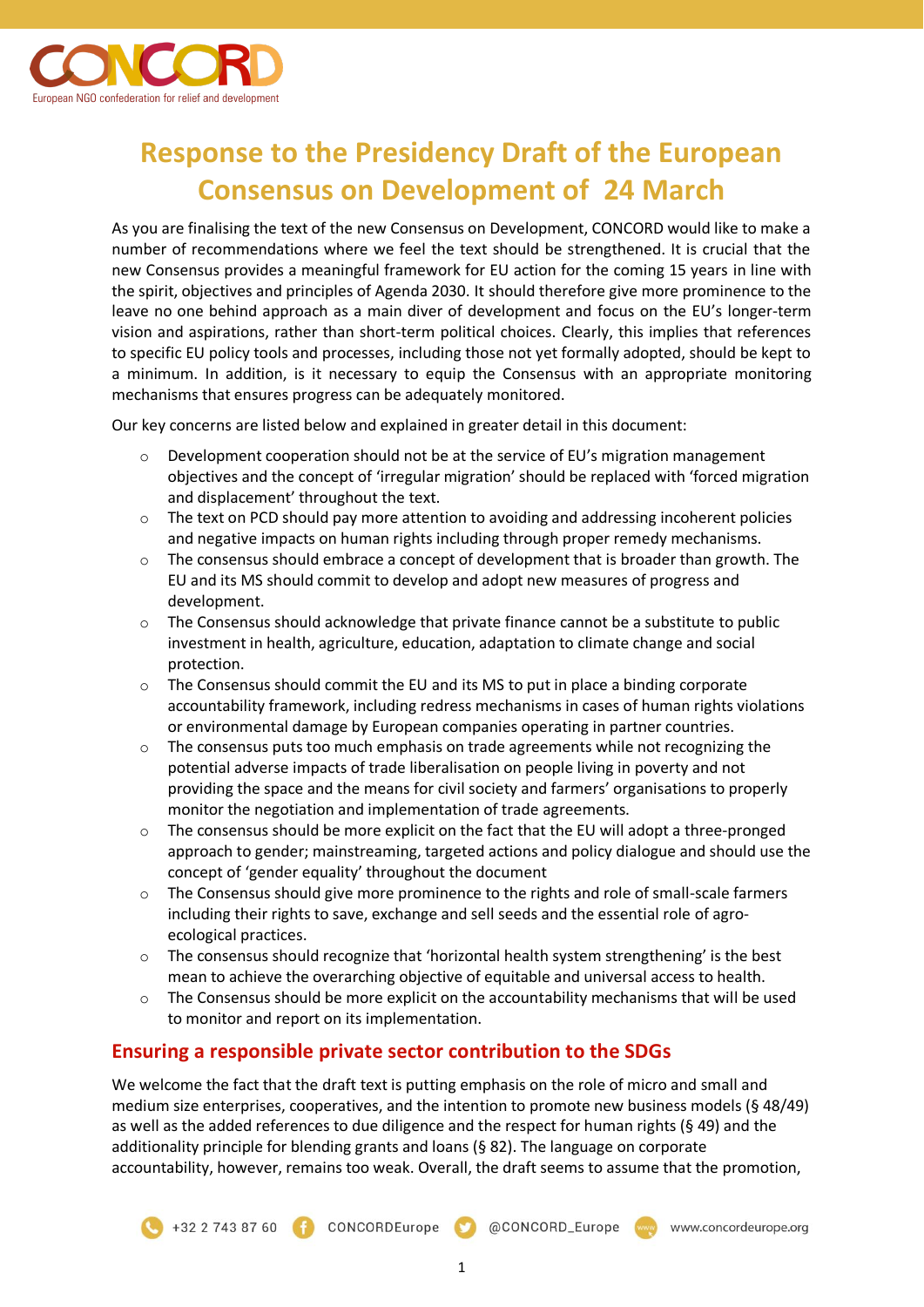

rather than the enforcement UNGPs, and sharing best practices will suffice to put an end to human rights abuses and environmental degradation by private companies operating in partner countries and favours voluntary approaches to CSR. In practice, huge gaps exist between corporate policies and actual practice. The Consensus should recognise that there are areas of tension between commercial practices/financial return and sustainable development. Binding regulations are needed to ensure a responsible private sector contribution:

- $\circ$  The Consensus should explicitly reference to the enforcement of safeguards not only to 'do no harm' but to 'do good' in core business based on the UNGPs on Business & Human Rights.
- $\circ$  The Consensus should include a commitment by the EU to put in place a binding corporate accountability framework, including redress mechanisms in cases of human rights violations or environmental damage by European companies operating in partner countries.
- $\circ$  The Consensus should acknowledge that private finance cannot be a substitute to public investment in health, education, and social protection.

## **Development assistance not to be put at the service of migration objectives**

We welcome the recognition in §39 of the positive contribution of migration to sustainable development and the important role of migrants and diaspora as development actors both at home and abroad. However, we reject the simple distinction between regular and irregular migration and the focus on root causes of irregular migration. Instead we urge once more to make a distinction between safe and voluntary migration and mobility on the one hand and forced and dangerous migration and displacement on the other.

- o The EU consensus should outline how the development policy should address the root causes and consequences of forced migration and displacement. EU support should focus on preventing and solving conflicts, tackling inequalities, improving governance, strengthening people's resilience, supporting citizens to hold their governments accountable, building an enabling environment for civil society, enhancing the rule of law and tackling corruption.
- $\circ$  The words "irregular migration" in §s 39, 41 and 70 should be replaced with "forced migration and displacement", and insisting the EU should create more legal pathways thus reducing irregular and dangerous migration by making it regular.
- $\circ$  Remove in §42 the reference to "long-term" forcedly displaced persons, when referring to inclusion in the economic and social life of host countries and communities, as in protracted crises the inclusion needs to happen already from the very beginning rather than starting with those who have been displaced long-term.

We also welcome the fact that the revised draft text reconfirms that EU development policy should have the eradication of poverty as its primary objective, be based on development effectiveness principles and that development spending should fall within the OECD-DAC definition. However, §40 contradicts those commitments by opening the door to making EU development cooperation and trade conditional on reaching migration objectives, by "applying the necessary leverage by using all relevant EU instruments and tools, including development and trade". We reject aid conditionality both in 'more-for-more' and 'less-for-less' approaches where in the latter case aid budgets are cut or trade preferences withdrawn. We also reject forced return and readmission clauses in agreements with third countries and reject deportations to countries other than their country of origin.

- $\circ$  The reference to "applying the necessary leverage by using ... development and trade" in §40 should be deleted.
- $\circ$  Include references to human rights obligations in the box on mobility and migration, e.g. when referring to the needs and safety of migrants and host populations

@CONCORD\_Europe www.concordeurope.org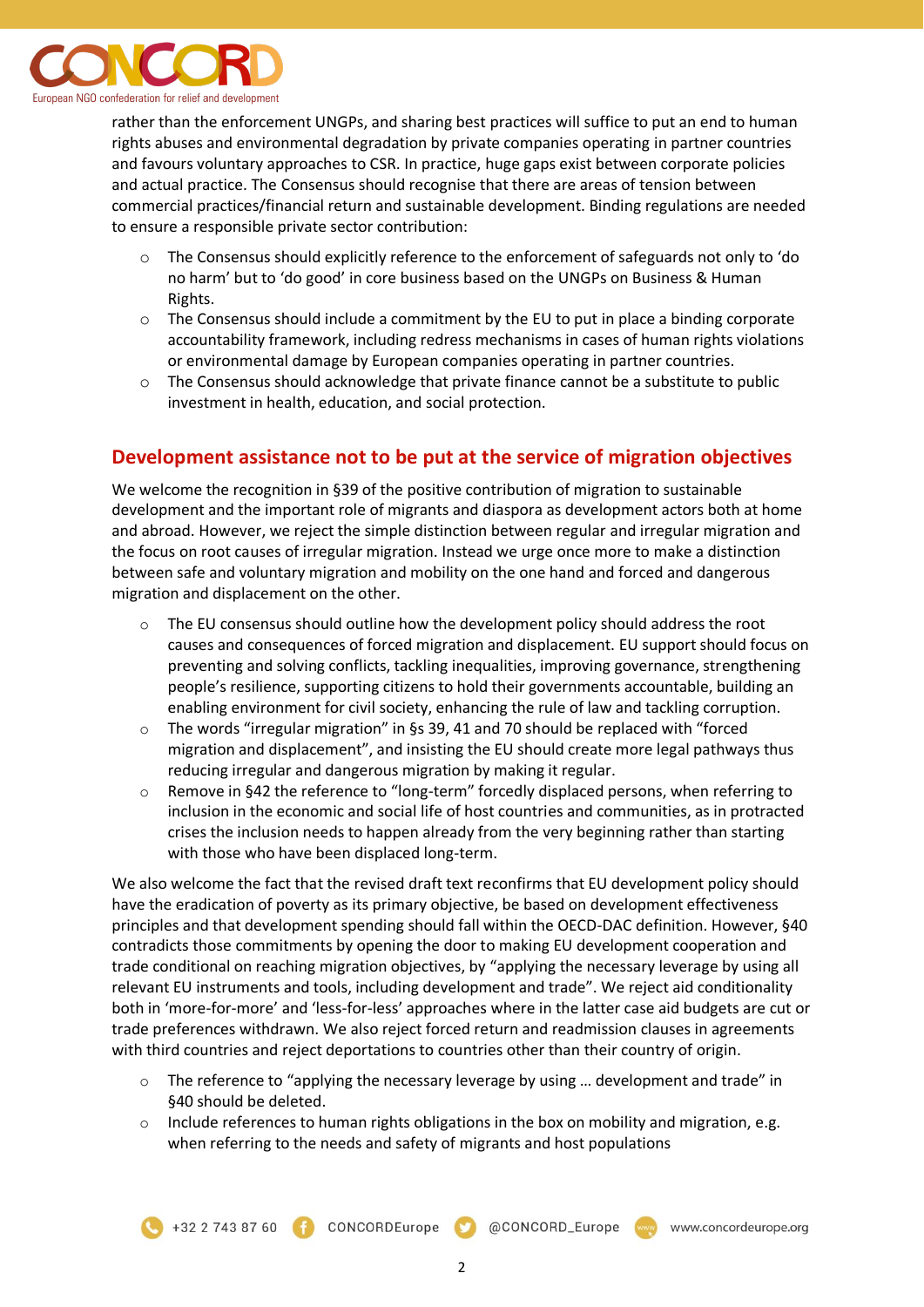

Finally, we also reject any diversion of ODA resources from development to migration objectives, and from all developing countries to countries of origin and transit of migrants or countries that engage in migration deals and partnerships with the EU at the expense of other poor and fragile countries, in particular in Africa and the EU neighbourhood.

#### **Some improvements on gender but the approach remains superficial**

We welcome the addition of the wording currently contained in the Gender equality box. The wording now recognizes the intersection between gender inequalities and other inequalities, as well as the link between gender equality and better realization of their rights to health and education. However, the draft still fails to address the preconditions required for achieving gender equality (i.e. the areas in which it is critical to invest to guarantee that the global community will reach gender equality). Maintaining mentions to gender equality under principles and values, rather than means of implementation, does not give much indication on how the EU intends to actually engage on this, in particular within other domains. Similarly, the three-pronged approach (mainstreaming, targeted actions and policy dialogue) is included in the draft in relation to gender equality but these mentions are disseminated throughout the text and not presented as a coherent EU approach. Finally, EU's engagement for gender equality is still described under the priorities of the GAP 2016-2020, which provides a restricted framework.

- $\circ$  Ensure consistency throughout the document for gender equality and not equality between women and men. It is important to take into consideration all gender identities but also to recognize gender equality issues as going further than only an equality on paper between women and men.
- $\circ$  Provide a more coherent overview of the areas and ways in which the EU is going to work on gender equality. In particular, articulate in a coherent manner and under a single paragraph, that the EU will adopt a three-pronged approach to gender (mainstreaming, targeted actions and policy dialogue).

## **Remain true to the concept of PCD and PCSD**

We recognize and welcome the improved text regarding Policy Coherence for Development in § 10. However, the commitments to PCD are still contradicted by a lack of recognition of existing and potential incoherencies. The text covering policy coherence in various parts of the Consensus focuses on potential synergies between different policies and does not recognize the need to avoid incoherent policies and negative impacts on human rights. We call for stronger language on policy coherence, and further clarity in the use of the terms PCD and PCSD.

- $\circ$  The principle of PCSD should be included in § 8, by adding "Policy Coherence for Sustainable Development (PCSD) is a key principle and obligation to ensure that all EU policies integrate the three dimensions of sustainable development and good governance, and that the policies do not undermine sustainable development globally."
- $\circ$  The paragraph introducing Policy Coherence for Development (§ 10) should also include a reference to avoiding negative impacts.
- $\circ$  § 11 should be clarified to read "Therefore, the Consensus will also contribute to the requirement of ensuring consistency within the different areas of EU external action and coherence between these and its other policies.";
- $\circ$  The PCD section (4.2) should be significantly strengthened by:
	- $\circ$  Adjusting § 108 as follows: "The Consensus will guide efforts in applying PCD across all policies and all areas covered by the 2030 Agenda, seeking synergies and avoiding detrimental impacts on human rights and sustainable development, including notably in trade, finance, environment and climate change, food security, migration

@CONCORD\_Europe



3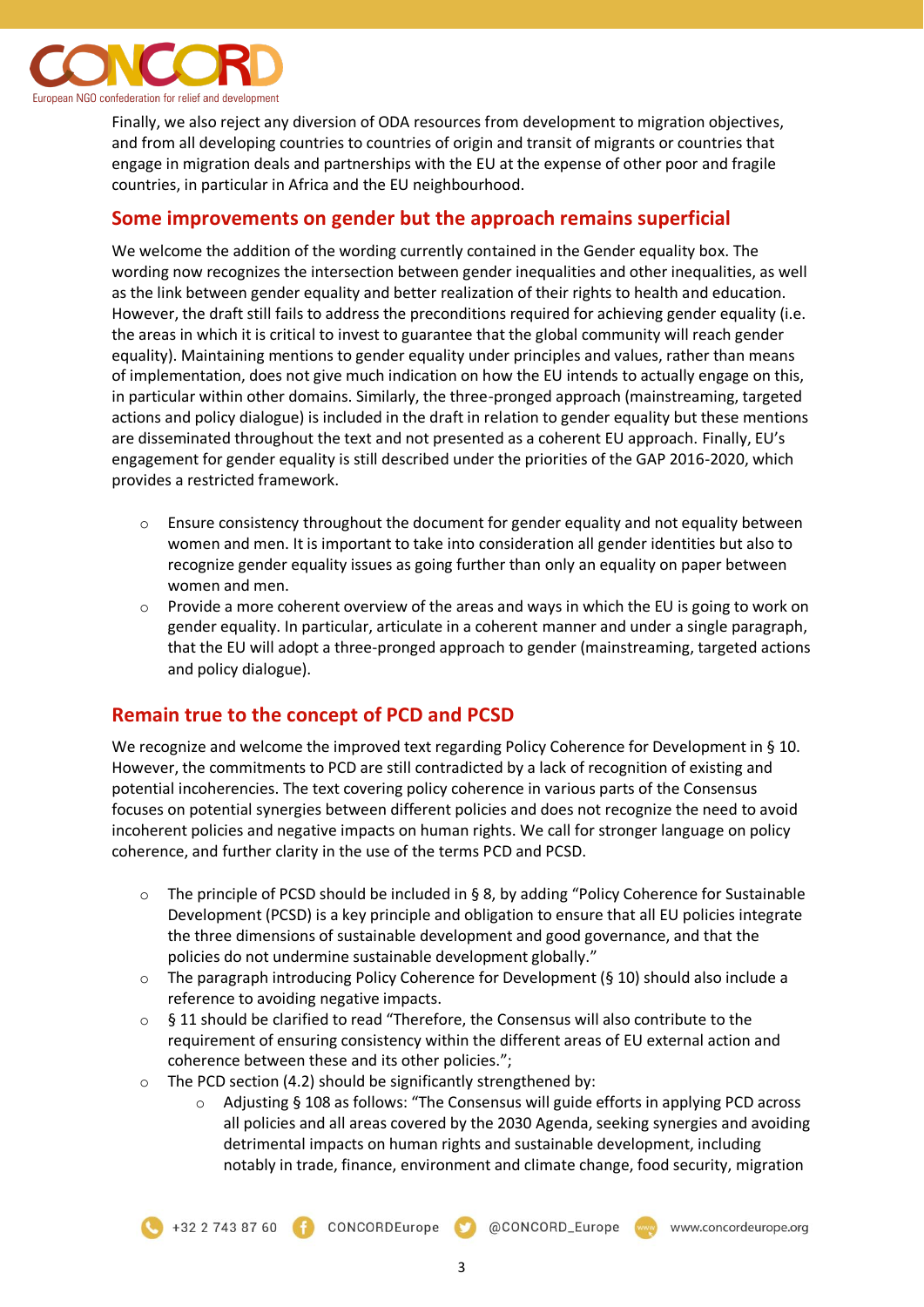

and security. Particular attention will be given to migration, security, combatting illicit financial flows and tax avoidance, and to trade and responsible investment.";

Indicating how policy processes will also "assess any potentially negative impacts" and "developing and implementing mitigation, accountability and redress mechanisms to ensure that all its policies have, as far as possible, a positive impact on sustainable development" (§ 109).

# **Development at the heart of partnerships instead of global trade, investment and security concerns**

We welcome progress in reasserting the relevance of the effectiveness principles in the context of the development partnerships. However, we remain concerned that policy dialogue on issues such as security, trade and migration will be used as a precondition to build a development partnership with the EU. In § 93-95 combination of political, security, economic, scientific, technical, technological and adapted financial cooperation comes into play along with an agenda of public policy and reform. Similarly, the suggested nexus between free trade agreements and development cooperation (§ 104) blurs the boundaries between EU priorities and developing countries' interests. We believe the text should be amended along the following lines:

- $\circ$  The EU should not utilize cooperation, and ODA in particular, to leverage closer trade relationship (§ 104), which may affect the ownership of development programmes and diminish support for key global public goods such as education, health and natural resources.
- $\circ$  In the case of blending and leveraging (§ 100), the Consensus should explicitly guarantee the financial and developmental additionality of the funds and the development nature of the results that such approaches are expected to pursue.
- $\circ$  When turning to security sector actors (§ 65), the EU and MSs should disclose their plans and seek the scrutiny of the international community, OEDC DAC included. EU must refrain from including military actors under any circumstances, and the financing must otherwise comply with the requirements of OECD-DAC ODA definition if sourced from development financing instruments.
- We call on the EU to revise the decision to delete the commitment to allocate half of the excepted ODA increase to Africa – home to most the LDCs. Without this commitment, there is a risk to create a gap in the funding for the country's most in the need.

# **Good wording on CSO space and role, but it is important to ensure consistency**

We welcome the stronger wording with regard to the role of civil society in development and democracy and to the promotion of an enabling environment and political space for civil society, especially the in § 17, 61, 86 and 87. We also welcome the inclusion of trade unions and the express reference to social dialogue as a means to ensure that private companies effectively contribute to the realisation of all SDGs. This needs to be preserved and the role of social dialogue as a key enabler to fight inequality and ensure respect for labour standards should be even strengthened. However, the role of civil society could still be strengthened in the following sections:

 $\circ$  Farmers organisations, including smallholder farmers' organisations and cooperatives, should be recognized as key stakeholders in sustainable management of natural resources, agriculture and food security support programmes and in policy making in these areas (§ 43, 44, 55 and 56). In the same way, the text should also include a reference to accountability mechanisms that provide the means for civil society and farmers' organisations to monitor the negotiation and implementation of trade agreements, including EPAs (§ 52).

+32 2 743 87 60 **CONCORDEurope** 

CONCORD\_Europe www.concordeurope.org

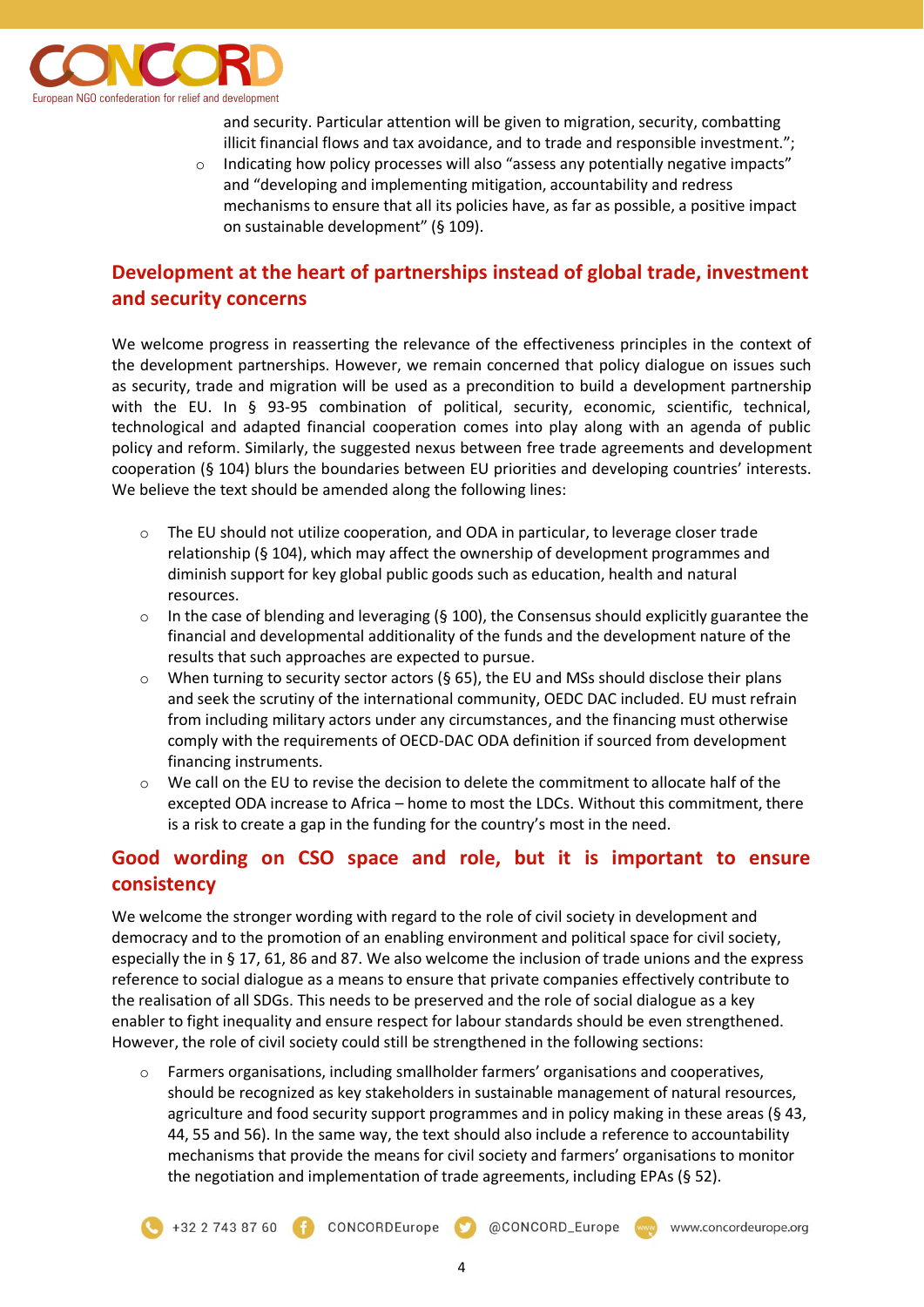

- $\circ$  The essential role of civil society, women's organisation and community leaders, including religious leaders, in peace and reconciliation and the importance of social linkages and a functional civil society in situations of fragility still need to be better reflected in §64 and 67. In 67, it is essential to refer to ownership by people and communities and not just national ownership in relation with peace and security. We suggest the following: "The success of interventions related to peace and security depends particularly on cooperation with local actors, including civil society and religious and community leaders, and their ownership of the process."
- $\circ$  We appreciate the new § 93 focusing on the need to leave no one behind in MICs and would like to see at the end of the paragraph a reference to the necessity to support a diverse and vibrant civil society in these countries to achieve this objective as well as the respect and promotion of human rights.
- $\circ$  Accountability to citizens' and supporting the role of civil society in budget monitoring should also be secured in the context of budget support (§ 80).

## **Reinforcing section on food security and agriculture**

We welcome the stronger emphasis on the potential of local and regional food production to lift people out of poverty (§ 24 & 55) – this is in line with the World Committee on Food Security's (CFS) emphasis on territorial markets. We welcome the express reference to companies' obligation to respect tenure rights in § 54 and the commitment to support to land rights for women and local communities (§ 56). The central importance of smallholders, including family farmers and pastoralists is now expressly included in § 54. We also appreciate the fact that agricultural markets and value chains in partner countries must benefit the poor  $(§ 55)$ . The inclusion of an express reference to the role of public investments in agriculture is also an improvement. However, we call for:

- $\circ$  The inclusion of an express commitment to apply recommendations adopted in the CFS, since this is the most legitimate and inclusive space where food and farming is being discussed. EU and member states are playing an active role in that space, and the EU and member states policies related to food security should align with decisions made there. This would also be in line with the Consensus support for multilateralism and UN agencies. (§ 55)
- $\circ$  A commitment to ensure research and innovation involve the participation of small scale food producers - a key pre-condition for success and ownership anyway (§ 55).
- $\circ$  The inclusion of the rights of farmers to save, exchange and sell seeds, a crucial ingredient for food security and farmers' autonomy, as per the International Treaty on Plant Genetic Resources.
- $\circ$  The reference to the economic productivity of children should be cancelled and replaced by a reference to the impact of hunger on children's cognitive and physical development (§ 24). A stronger focus should be placed on interventions during the first 1000 days of a child's life, paramount to his/her ability to grow, learn and thrive (§ 24).
- $\circ$  An explicit reference to the potential of agro-ecological practices and the need to support them more.
- o Means foreseen to ensure that human rights standards and commitments on sustainable development and transparency are built into business should include not only sharing of best practices but also formulating and applying regulation. (§ 54)

## **Building health systems that are fit for purpose**

While we welcome the commitments on health it is important that horizontal support to health systems strengthening also broadens access to services.

We suggest to add to the reference to "horizontal health system strengthening" by adding "so as to contribute to equitable and universal access to health".

+32 2 743 87 60 **F** CONCORDEurope

@CONCORD\_Europe

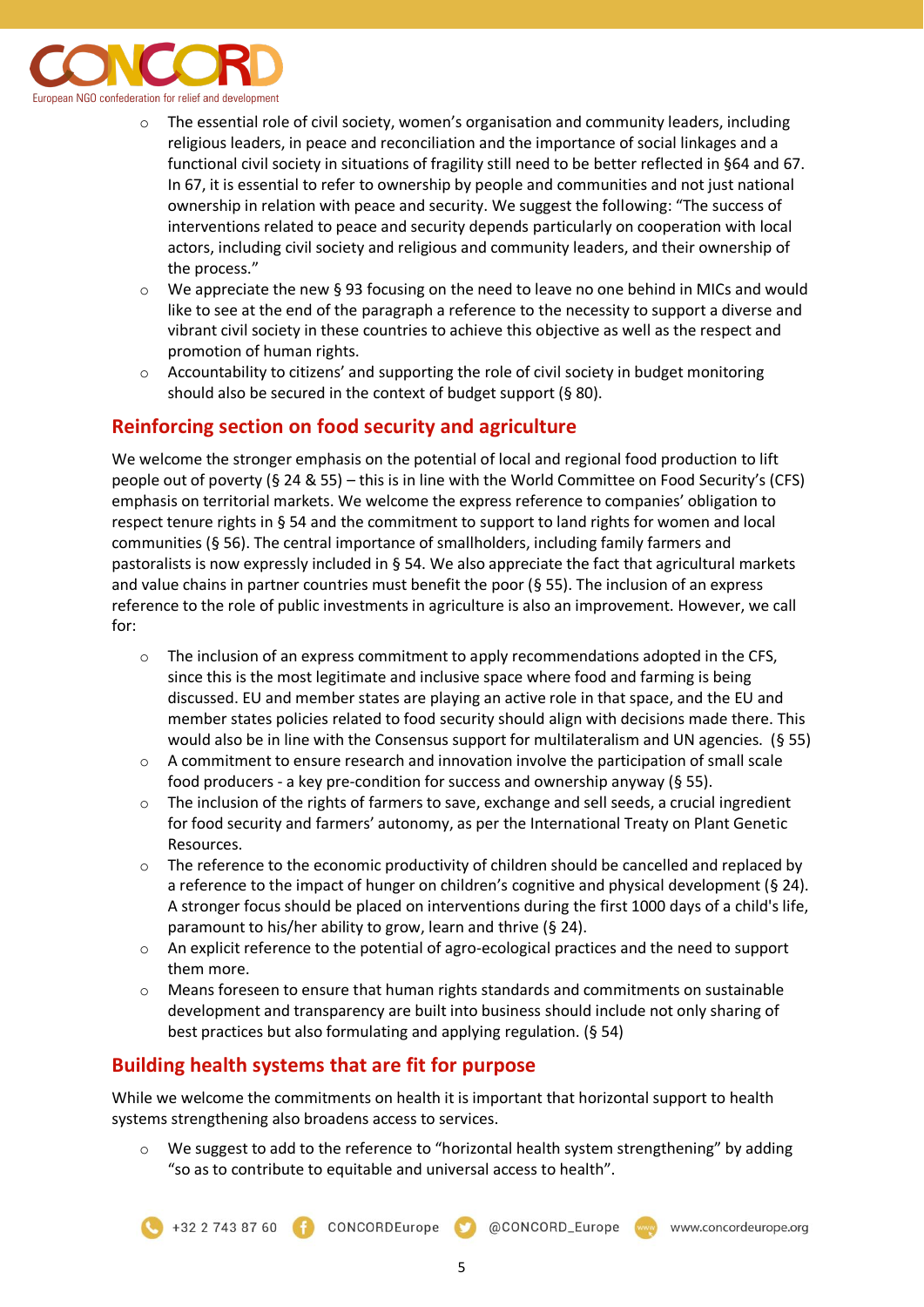

While we welcome commitments related to the training, recruitment, deployment and professional development of their health workforce, we would like to stress that biggest challenge for many partner countries remains the retention of qualified and experienced staff in a highly competitive global labour market, not least because the EU MS themselves recruit increasing portions of their own health workforce from partner countries.

o We suggest adding "retention, in line with the WHO 2010 Code of Practice on the International Recruitment of Health Personnel" to the areas of EU support in § 27.

Finally, in § 53, on the mobilisation of private resources for development in areas with transformation potential for sustainable development, we want to stress that in health, the performance of the private sector depends on many factors, which, if not taken into consideration, are likely to be detrimental to the performance of the health care system, potential leading to its commercialization and unequal access.

 $\circ$  We suggest that health be removed from the priority sectors where the EU will promote the mobilisation of private resources.

## **A few more steps to avoid identifying development with economic growth**

We also welcome that the text recognises the multidimensional nature of poverty in §19-22. We welcome the inclusion of the 20% benchmark on social inclusion and human development (§ 22) and the inclusion of an express reference to the right to health (§ 27). The new draft has also made progress in qualifying the need for "sustainable and inclusive" growth and added references to sustainable development in key paragraphs. § 36 and 37 on inequality are also welcome. However, additional efforts are needed to avoid identifying development with economic growth. Economic growth alone does not necessarily trickle down to the majority and does not benefit everyone equally. GDP is at best a very limited measure of economic development and can mask rising inequality.

o Remaining references to growth should be replaced by "inclusive and sustainable economic development/progress".

#### **Monitoring and accountability mechanism**

The proposed Consensus lacks a monitoring and accountability mechanism. The EU currently issues progress reports on a number of relevant policies and instruments, such as the Gender Action Plan, the Aid for Trade progress report, the Food Security progress report, the PCD biannual report – to quote but a few. Those reports are important transparency and accountability tools and should be preserved. There was also in the past (until 2015) an Annual EU Accountability report on Financing for Development.

- 1. The European Commission (EC) should make an inventory of existing monitoring mechanisms and progress reports related to issues covered in the Consensus. This should serve as a basis for a gap analysis that would allow the EC to identify areas where further reporting is needed. It is particularly important the EC ensures all EC reports and analysis include of high-quality data disaggregated by income, sex, age, race, ethnicity, migration status, disability and geographic location. The EC should also ensure that the following gaps are addressed:
	- a. the level of political and financial support provided to independent civil society organisations in Europe and in developing countries to ensure a thriving and participatory democracy;
	- b. policies and tools in place to fight social, economic and political inequality;
	- c. progress and performance of any partnerships that the EU might establish in order to implement the Consensus/Agenda 2030.

+32 2 743 87 60 CONCORDEurope C @CONCORD\_Europe www.concordeurope.org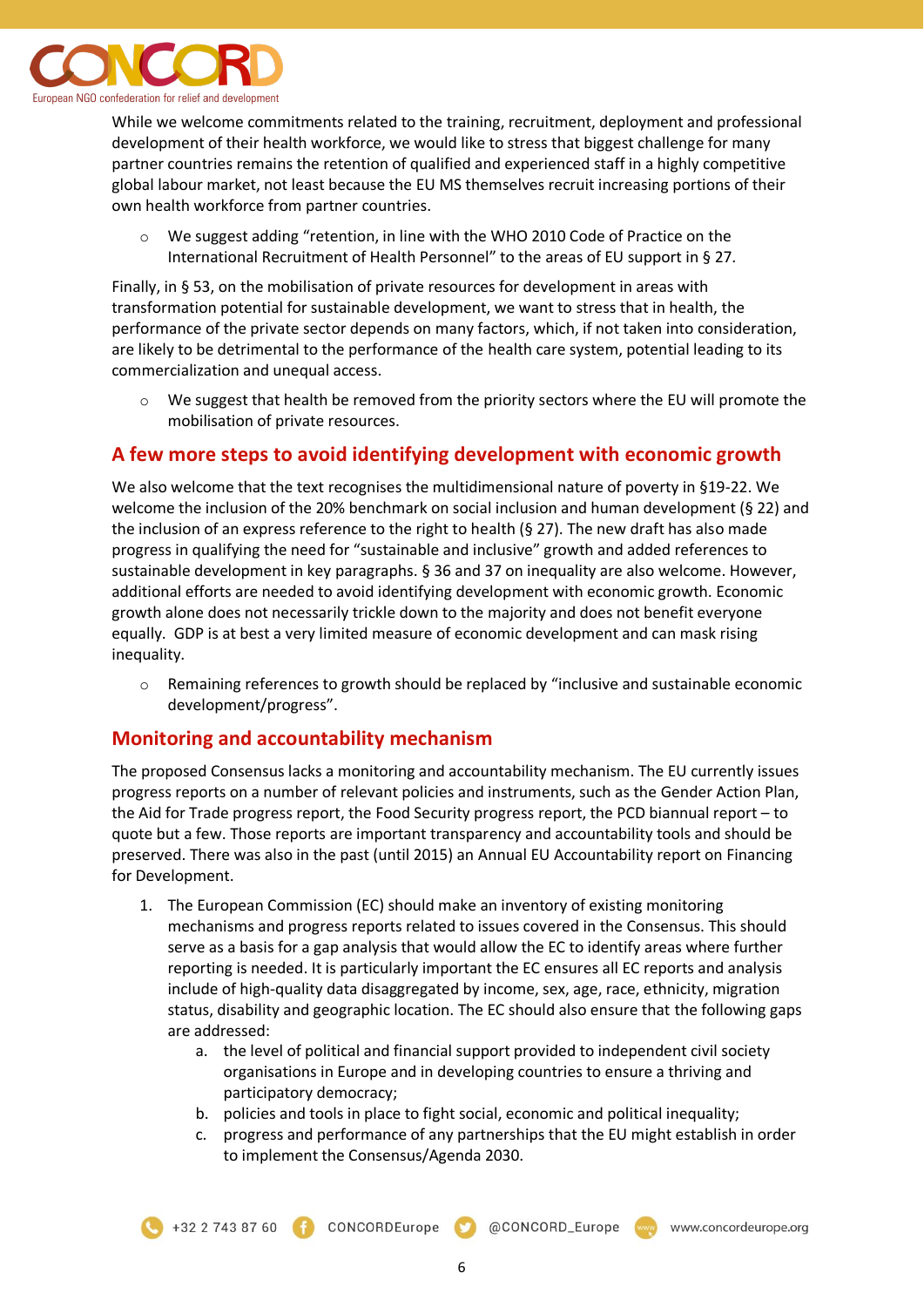

- 2. Ongoing and new reporting processes should be used in the regular progress report under the Consensus, with a general introduction based on the structure of the Consensus, highlighting the synergies and progress across different areas based on those specific existing reporting processes, and complemented with additional reporting or assessment for key areas identified in the gap analysis. That report would be issued every two years and would provide a comprehensive overview of the level of implementation of the Consensus – allowing for lessons learned and adjustments where needed.
- 3. CONCORD has consistently asked for an adequate EU-level monitoring, accountability and review process on the implementation of Agenda 2030. We believe the monitoring and accountability process for the Consensus should be part of the Agenda 2030 monitoring process, since it would cover its external dimension. The two processes therefore need to be designed so that they complement each other. Parliaments and other relevant stakeholders should have an opportunity to participate or input into this reporting exercise.

#### **CSO endorsement of the consensus**

Over the last few months, the possibility of CSOs endorsing the consensus has come up in some meetings and official member state positions. Since it is possible that organisations cross Europe are asked their positions on the possibility of endorsing the consensus, CONCORD's view is that **it is not possible for CSOs to endorse the Consensus** for a number of reasons:

- $\circ$  CSOs and EU governments and institutions play distinctive roles in development. The Consensus is being built by and for EU governments and institutions. CSOs do have a role to play in the implementation of the Consensus because we are actors of development. We will also monitor how the Consensus will be implemented and will involve and reach out to our constituencies and the broader public to raise awareness about the EU development policy.
- $\circ$  The strong concerns of CSOs with the treatment of certain issues in the Consensus, including but not restricted to migration, the lack of reference to measures of genuine progress alternative to growth, the lack of accountability mechanisms for business enterprises and the strong focus on trade liberalisation.

Having said that, CSOs believe the Consensus is extremely important and we will continue working to get our views heard by those involved in the negotiations.



CONCORDEurope